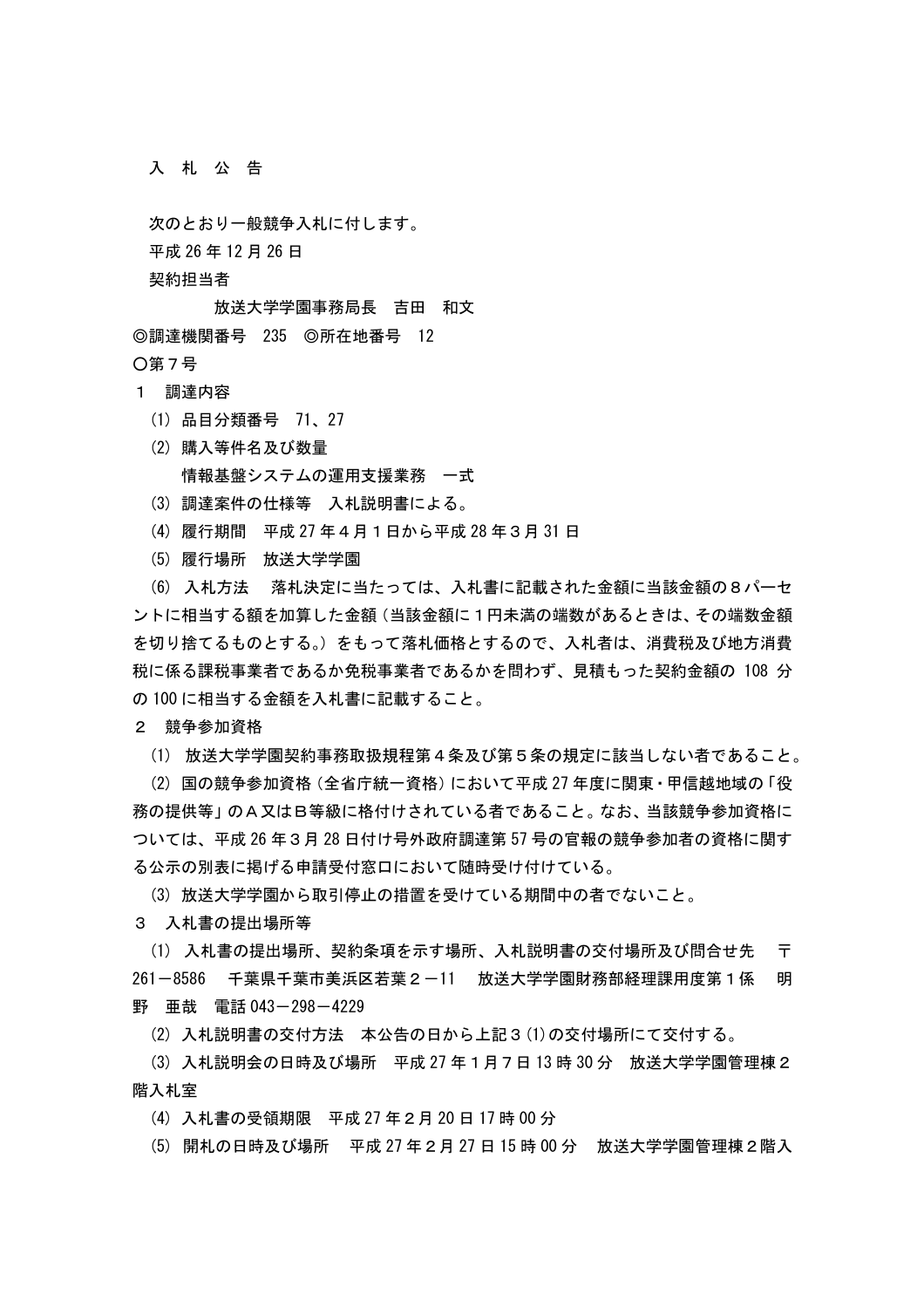## 札室

4 その他

(1) 契約手続において使用する言語及び通貨 日本語及び日本国通貨。

(2) 入札保証金及び契約保証金 免除。

 (3) 入札者に要求される事項 この一般競争に参加を希望する者は、封印した入札書に 本公告に示した特定役務を履行できることを証明する書類を添付して入札書の受領期限ま でに提出しなければならない。入札者は、開札日の前日までの間において、契約担当者から 当該書類に関し説明を求められた場合は、それに応じなければならない。

 (4) 入札の無効 本公告に示した競争参加資格のない者の提出した入札書、入札者に求 められる義務を履行しなかった者の提出した入札書、その他入札説明書による。

(5) 契約書作成の要否 要。

 (6) 落札者の決定方法 本公告に示した特定役務を履行できると契約担当者が判断した 入札者であって、放送大学学園契約事務取扱規程第 11 条の規定に基づいて作成された予定 価格の制限の範囲内で最低価格をもって有効な入札を行った入札者を落札者とする。ただ し、落札者となるべき者の入札価格によっては、その者により当該契約の内容に適合した履 行がなされないおそれがあると認められるとき、又はその者と契約を締結することが公正 な取引の秩序を乱すこととなるおそれがあって著しく不適当であると認められるときは、 予定価格の制限の範囲内の価格をもって入札した次順位者を落札者とする。

(7) 手続における交渉の有無 無。

(8) その他 詳細は、入札説明書による。

5 Summary

 (1) Official in charge of disbursement of the procuring entity: Kazufumi Yoshida, Director The Foundation for the Open University of Japan

(2) Classification of the services to be procured : 71, 27

 (3) Nature and quantity of the services to be required : Information Infrastructure System maintenance and technical support 1 Set

(4) Fulfillment period : From 1 April, 2015 through 31 March, 2016

(5) Fulfillment place : The Foundation for the Open University of Japan

 (6) Qualifications for participating in the tendering procedures : Suppliers eligible for participating in the proposed tender are those who shall :

 A not come under Article 4 and 5 of the Regulation concerning the Contract for the Foundation for the Open University of Japan.

 B have the Grade A or Grade B qualification during fiscal 2015 in the Kanto・ Koshinetsu area in offer of services for participating in tenders by Single qualification for every ministry and agency,

C not be currently under a suspension of business order as instructed by The